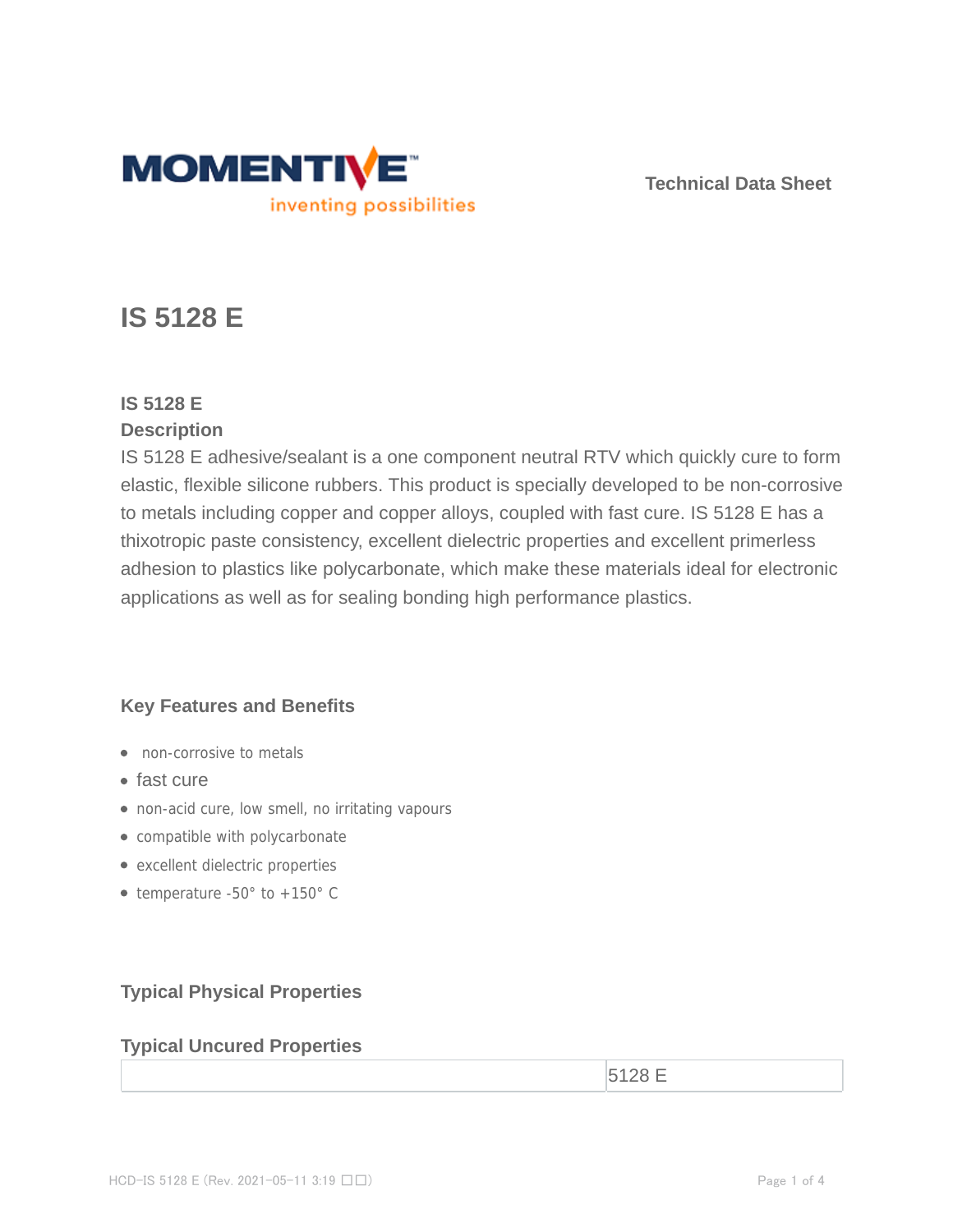| Colour                                |                   | Translucent |
|---------------------------------------|-------------------|-------------|
| Density                               | g/cm <sup>3</sup> | 1.03        |
| Tack Free Time                        | minutes           | 10          |
| Consistency                           | Paste             |             |
| Application rate,<br>6mm orifice/2bar | g/min             | 250         |

#### **Typical Cured Properties**

| Property                    | <b>Test Method</b> | Unit          | <b>Typical value</b> |
|-----------------------------|--------------------|---------------|----------------------|
| <b>Hardness</b>             | <b>DIN 53505</b>   | Shore A       | 20                   |
| E Mod @ 100%                | <b>DIN 53504</b>   | <b>MPa</b>    | 0.35                 |
| <b>Tensile Strength</b>     | <b>DIN 53504</b>   | <b>MPa</b>    | 1.7                  |
| Elongation                  | <b>DIN 53504</b>   | $\frac{0}{0}$ | 550                  |
| <b>Dielectric Strength</b>  |                    | kV/mm         | 25                   |
| Dielectric Constant (50 Hz) |                    |               | 2.8                  |
| Dissipation Factor (50 Hz)  |                    |               | 0.005                |
| <b>Volume Resistivity</b>   |                    | ohm-cm        | 1x1015               |

#### **Patent Status**

Standard copy to come

## **Product Safety, Handling and Storage**

Standard copy to come

#### **Limitations**

Standard copy to come

#### **Contact Information**

Email commercial.services@momentive.com

### **Telephone**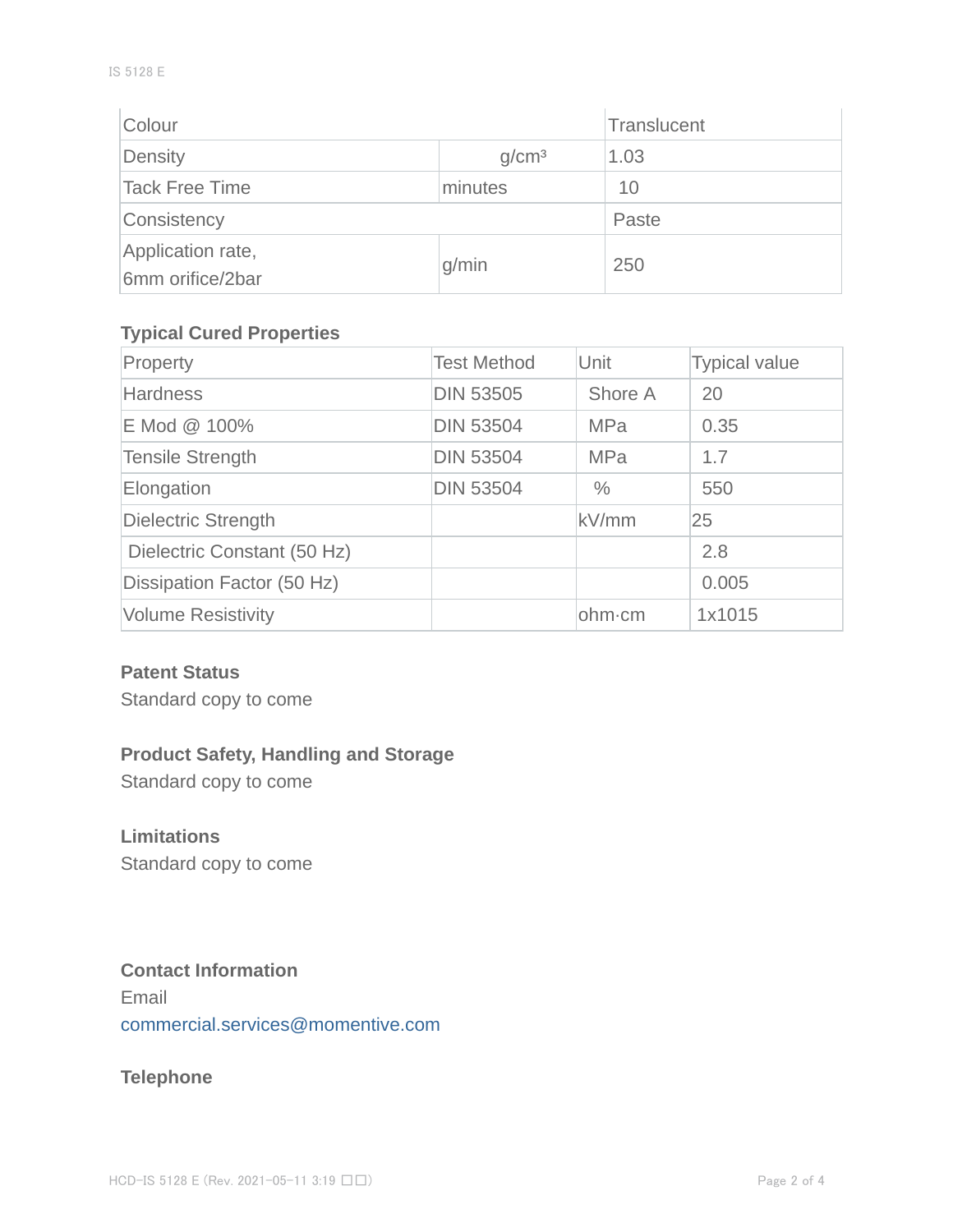| <b>Americas</b>      | <b>Latin America</b> | <b>EMEAI- Europe, Middle</b><br>East, Africa & India | <b>ASIA PACIFIC</b> |
|----------------------|----------------------|------------------------------------------------------|---------------------|
| +1 800 295 2392      | <b>Brazil</b>        | <b>Europe</b>                                        | <b>China</b>        |
| Toll free*           | +55 11 4534 9650     | +390510924300                                        | 800 820 0202        |
| +704 805 6946        | <b>Direct Number</b> | Direct number                                        | Toll free           |
| <b>Direct Number</b> |                      |                                                      | +86 21 3860 4892    |
|                      |                      |                                                      | Direct number       |
| *All American        | <b>Mexico</b>        | India, Middle East &                                 | Japan               |
| countries            | +52 55 2169 7670     | <b>Africa</b>                                        | +81 3 5544 3111     |
|                      | <b>Direct Number</b> | + 91 44 71212207                                     | Direct number       |
|                      |                      | Direct number*                                       |                     |
|                      |                      | *All Middle Eastern                                  | <b>Korea</b>        |
|                      |                      | countries, Africa, India,                            | +82 2 6201 4600     |

For literature and technical assistance, visit our website at: www.momentive.com

#### **DISCLAIMER:**

**THE MATERIALS, PRODUCTS AND SERVICES OF MOMENTIVE PERFORMANCE MATERIALS INC. AND ITS SUBSIDIARIES AND AFFILIATES (COLLECTIVELY "SUPPLIER"), ARE SOLD SUBJECT TO SUPPLIER'S STANDARD CONDITIONS OF SALE, WHICH ARE INCLUDED IN THE APPLICABLE DISTRIBUTOR OR OTHER SALES AGREEMENT, PRINTED ON THE BACK OF ORDER ACKNOWLEDGMENTS AND INVOICES, AND AVAILABLE UPON REQUEST. ALTHOUGH ANY INFORMATION, RECOMMENDATIONS, OR ADVICE CONTAINED HEREIN IS GIVEN IN GOOD FAITH, SUPPLIER MAKES NO WARRANTY OR GUARANTEE, EXPRESS OR IMPLIED, (i) THAT THE RESULTS DESCRIBED HEREIN WILL BE OBTAINED UNDER END-USE CONDITIONS, OR (ii) AS TO THE EFFECTIVENESS OR SAFETY OF ANY DESIGN INCORPORATING ITS PRODUCTS, MATERIALS, SERVICES, RECOMMENDATIONS OR ADVICE. EXCEPT AS PROVIDED IN SUPPLIER'S STANDARD CONDITIONS OF SALE, SUPPLIER AND ITS REPRESENTATIVES SHALL IN NO EVENT BE RESPONSIBLE FOR ANY LOSS RESULTING FROM ANY USE OF ITS MATERIALS, PRODUCTS OR SERVICES DESCRIBED HEREIN.** Each user bears full responsibility for making its own determination as to the suitability of Supplier's materials, services, recommendations, or advice for its own particular use. Each user must identify and